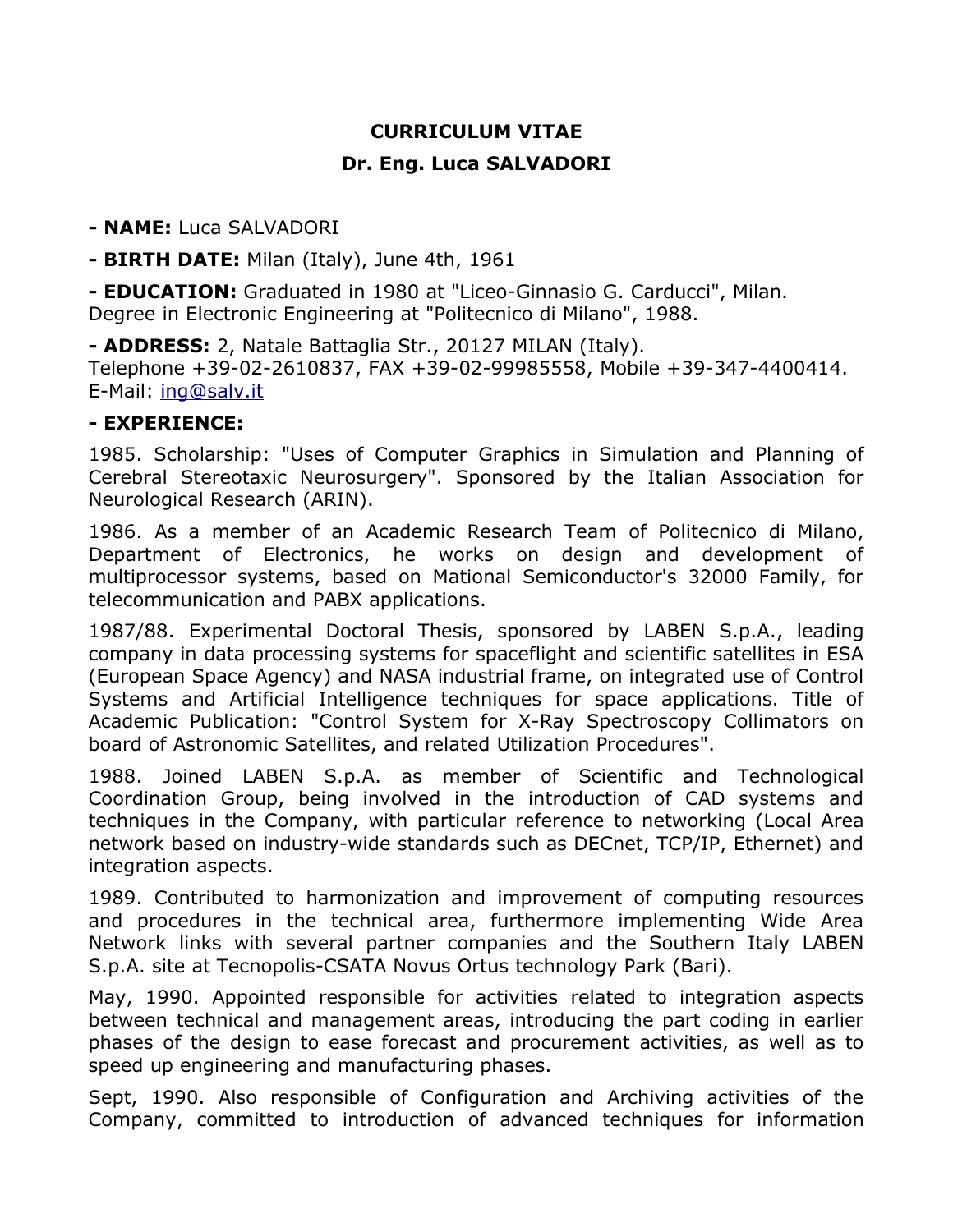organization and retrieval.

Jan, 1991. In charge, responding referring directly to the Technical Director, of maintenance and housekeeping activities management for the Company's computer resources, organizing internal hardware maintenance service and spare parts supply, as well as optimizing and rationalizing purchased third-parties maintenance and services.

Jan, 1992. Involved in computer resources integration at Company level, responsible of introduction, startup and customization of a new Material Management System based on advanced technologies (X.11, UNIX, RISC hardware) and relational and coordinated databases. Also involved in process and efficiency improvement initiatives in the frame of Company' Total Quality Management Project..

Mar, 1992. Coordinator of EDB (Engineering Data Base) initiative, aimed at introducing new techniques of data storage and retrieval in order to create an integrated archive of CAD/CAM/CAE/CASE files produced in the Company, as well to allow a faster and more efficient design change processing.

Jan, 1993. Introduced in activities related to user training and system resource optimization at end user level, organized and coordinated courses and seminars on various technical and management aspects, improving knowledge and responsabilization of users and actors of Information System about correct use and optimum power exploitation.

May, 1993. Coordinated design and implementation of a new Network Cabling System (ICSR, Impianto di Cablaggio Strutturato di Rete), based on innovative technologies of packet routing and retransmission, which is spread over the whole Company, creating an integrated data backbone linked with any location of ALENIA Corporate network and external systems such as ITAPAC (X.25), Internet, International DECnet, EARN-BITNET.

Sept, 1993. Appointed responsible, referring directly to General Director and Technical Director, for the whole Company's Information System (L.I.NE., LABEN Information NEtwork) management and operation, unified over the network across the various departments. Coordinated a group of people, of high professional level and skills, in charge of hardware and software maintenance, system upgrade, Information Technology investment planning for the whole Company, special tasks related to Total Quality Programs for I.T. aspects, Company-level integration.

Jan, 1995. Took over responsibility of hardware maintenance services for the Company, using both outsourced services and internal skills.

June, 1995. Exploiting emerging Internet technologies, coordinated deployment of Company's Web Site, experiencing in the meantime Intranet and Internet-based Groupware applications for corporate use.

Mar, 1996. Member of ALENIA Steering Committee for Information Systems Integration, studied project and implementation of ALENIA Space Divisions Corporate Network, which was then carried out by ALENIA Spazio.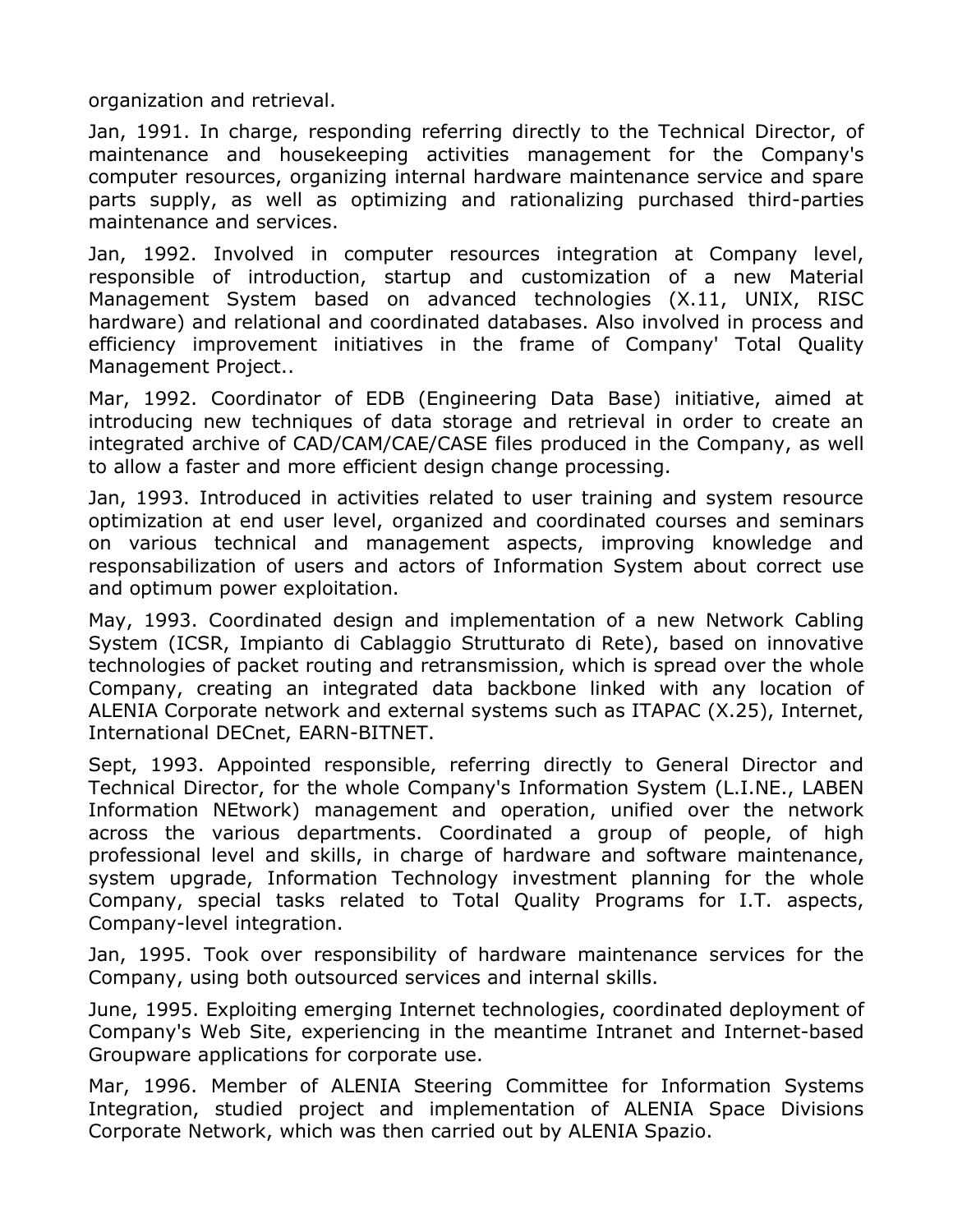Jun, 1996. Member of ALENIA Steering Committee for Logistics, studied possible optimization of material and process management in ALENIA Space Divisions through distributed information systems.

Sep, 1997. Following Company's reorganization, am appointed Head of Information Systems function, directly referring to General Manager. Function merges all Information Systems-related activities both in technical and financial areas.

Feb, 1997. Introduced new Intranet-based, complex applications for Information Systems management, workflow management of internal processes, and on-line user support (Help Desk).

Mar, 1998. In the frame of re-engineering activities in financial and management areas, is responsible of Intranet projects related to processing, Web publication and controlled access to sensitive financial and management reports.

Nov, 1998. In the process of reorganization and integration of Information Systems of all Finmeccanica-owned Companies operating in Space segment, am appointed head of "Operation and Customer Care" Unit of ALENIA Aerospace - Space Division, operating under Information and Communication Technology Directorate. My responsibilities span over all Corporate plants, including LABEN S.p.A, Turin, Rome and L'Aquila.

Jan, 2000. ALENIA implementation of SAP is released and supersedes several legacy financial systems. His responsibilities are extended through creation of a dedicated "SAP Operations" Unit, managing Server Farm and operation activities.

Mar, 2000. New Corporate, high-speed, ATM-based WAN is released under responsibility of "Network Management" Unit, already depending from me.

Jun, 2001. Acquires responsibility for design and realizazion of all IT infrastructures, taking over the mission of disbanded "Work Style" Unit.

Sep, 2001. Appointed Head of Corporate IT Security Project.

Oct, 2002. Appointed Head of Corporate Information and Communication Technology.

Apr, 2003. Compleded task in Alenia Spazio, return to LABEN as head of Information and Communication Technology.

Oct, 2003. Received [QIng Certification](http://www.lsalv.it/lsalv/qingcert.jpg) by Milan Order of Engineers on "Management, Development, and Security of information Systems.

Jan, 2005. Appointed Technical Advisor of *DVD.IT*, e-commerce initiative winner of the prestigious "Il Sole 24 Ore" WWW Prize in 2004.

Jun, 2005. Project Manager of retructuring and improvement of IT systems of Aero Club Milano, aeronautical association and most important flight school in Italy.

Mar, 2006. Tutor of Project Laboratory at Politecnico di Milano, Aerospace Engineering Dept., under coordination of Prof. Alberto Folchini. Project is devoted to design, manufacturing and test of a light aircraft for tourism and sport.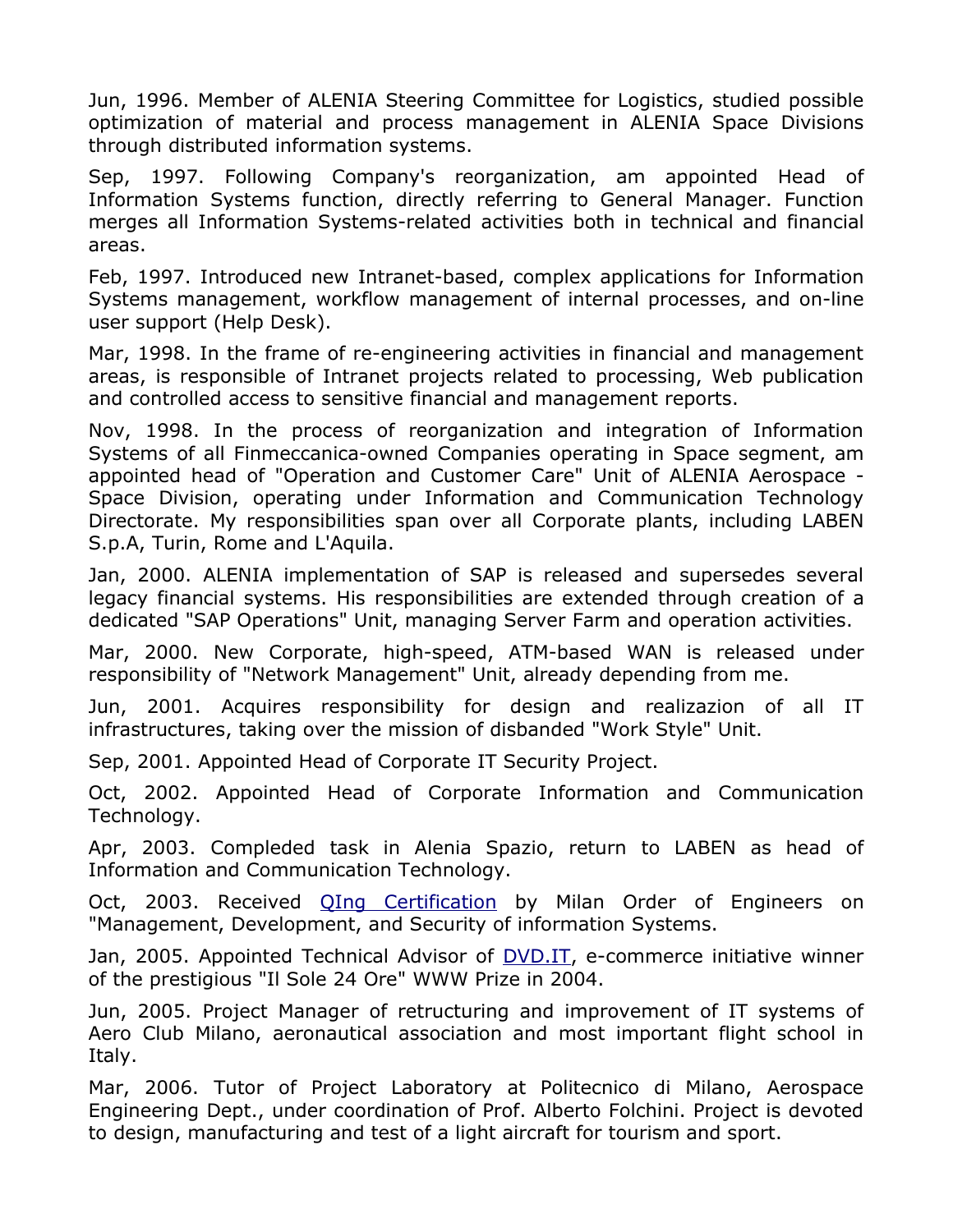Jul, 2006. Project Advisor of TELESAL project, managed by Kell srl under contract of ASI – Italian Space Agency, for design and development of an advanced telemedicine project for computer-assisted screening of breast cancer.

Nov, 2006. Project Advisor in Loro Piana S.p.A., major textile company, for restructuring and new implementations in IT systems for production control.

Mar, 2007: Again appointed as Tutor of Project Laboratory at Politecnico di Milano, Aerospace Engineering Dept., under coordination of Prof. Alberto Folchini. Project is devoted to design, manufacturing and test of a light aircraft for tourism and sport.

Jul, 2007: Tasked by A-Tech Avionics srl of Caravaggio (BG) to follow on functional and flight tests of an integrated digital avionic suite for light airplanes.

Sep, 2007: Redesigns and puts in operations the website of SIS - Societé Internationale de Senologie, prestigious scientific association joining the most important scientists and surgeons worldwide specialized in breast cancer.

Feb, 2008: Appointed by FCAP, Italian Chapter of Experimental Aircraft Association, as Construction Surveillant of homebuilt airplanes, in the frame of service contract between FCAP and ENAC, Italian Aviation Authority.

Mar, 2008: Again appointed as Tutor of Project Laboratory at Politecnico di Milano, Aerospace Engineering Dept., under coordination of Prof. Alberto Folchini. Project is devoted to design, manufacturing and test of a light aircraft for tourism and sport.

Mar, 2008: Tasked with functional and operating restructuring of website of Aero Club Milano, leading Italian Flight School certified under European JAR-FCL rules.

Gen, 2009: Redesigns and puts in operations the website of Navigate Consortium, composed by the most important Italian aerospace Companies operating in space satellite navigation.

**- LANGUAGES:** Italian, English, French, German, Spanish.

## **- PUBLICATIONS:**

1. L. Salvadori Et Al.: "Planning of Brain Stereotaxic Neurosurgical Interventions by means of Graphic Interactive Procedures". Presented at ICOGRAPHICS '84, Milan, Dec 1984.

2. L. Salvadori: "Graphic terminal VDS-701 and its applications". Presented at Milan Polytechnic Workshop for Post-degree Instruction "available Graphic Interactive Systems and Applications", Milan, Jun 1985.

3. L. Salvadori (Relator: Prof. M. Somalvico; Co-relator: Dr. G. Alberti): "Control System for X-Ray Spectroscopy Collimators on board of Astronomic Satellites, and related Utilization Procedures". Academic Degree publication, reviewed by Italian Society of Engineers, 1988.

4. L. Salvadori: "Integration of Computer-Assisted Engineering and Design Activities: experiences and observations". AUSDI annual meeting, Florence, Sept 1988.